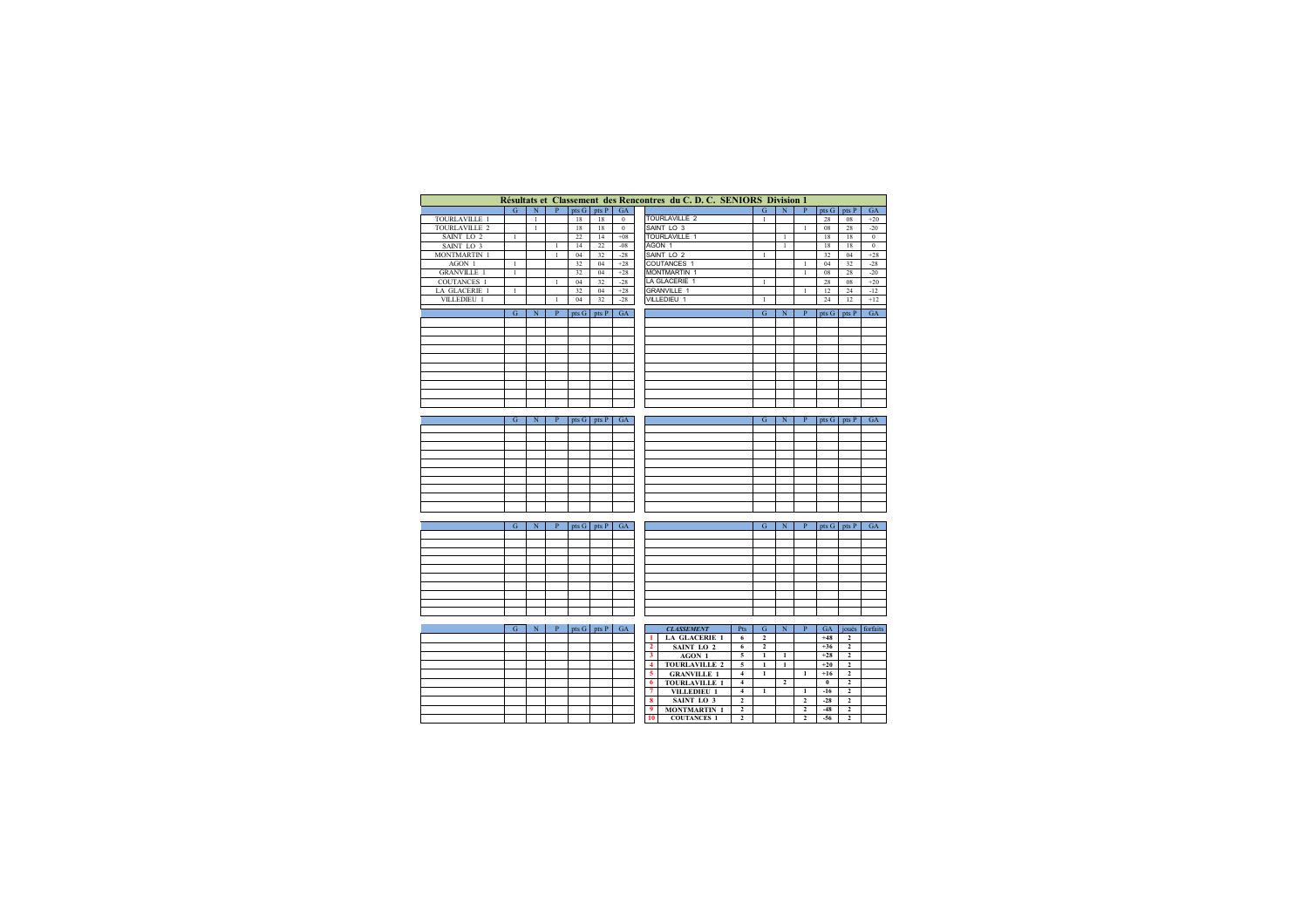|                       |              |             |                |       |       |           | Résultats et Classement des Rencontres du C. D. C. SENIORS Division 2 groupe NORD     |                |              |                |              |                         |              |
|-----------------------|--------------|-------------|----------------|-------|-------|-----------|---------------------------------------------------------------------------------------|----------------|--------------|----------------|--------------|-------------------------|--------------|
|                       |              |             |                |       |       |           |                                                                                       |                |              |                |              |                         |              |
|                       | G            | N           | $\mathbf{p}$   | pts G | pts P | GA        |                                                                                       | G              | N            | $\mathbf{p}$   | pts G        | pts P                   | GA           |
| PL OCTEVILLE 1        | $\mathbf{1}$ |             |                | 28    | 08    | $+20$     | PL OCTEVILLE 2                                                                        |                |              | $\mathbf{1}$   | 12           | 24                      | $-12$        |
| PL OCTEVILLE 2        |              |             | $\mathbf{1}$   | 08    | 28    | $-20$     | <b>HAINNEVILLE 1</b>                                                                  | $\mathbf{1}$   |              |                | 24           | 12                      | $+12$        |
| FERMANVILLE 1         |              |             | $\mathbf{1}$   | 06    | 30    | $-24$     | PL OCTEVILLE 1                                                                        | $\mathbf{1}$   |              |                | 30           | 06                      | $+24$        |
| HAINNEVILLE 1         | $\mathbf{1}$ |             |                | 30    | 06    | $+24$     | <b>OCTEVILLE HS 1</b>                                                                 |                |              | $\overline{1}$ | 06           | 30                      | $-24$        |
| LA GLACERIE 2         |              |             | $\mathbf{1}$   | 06    | 30    | $-24$     | FERMANVILLE 1                                                                         |                |              | 1              | 08           | 28                      | $-20$        |
| <b>OCTEVILLE HS 1</b> | $\mathbf{1}$ |             |                | 30    | 06    | $+24$     | TOURLAVILLE 3                                                                         | $\mathbf{1}$   |              |                | 28           | 08                      | $+20$        |
| TOURLAVILLE 3         |              |             | $\mathbf{1}$   | 04    | 32    | $-28$     | LA GLACERIE 2                                                                         |                |              | $\mathbf{1}$   | 14           | 22                      | $-08$        |
| <b>CHERBOURG 1</b>    | 1            |             |                | 32    | 04    | $+28$     | CHERBOURG 1                                                                           | 1              |              |                | 22           | 14                      | $+08$        |
|                       |              |             |                |       |       |           |                                                                                       |                |              |                |              |                         |              |
|                       | G            | N           | $\overline{P}$ | pts G | pts P | GA        |                                                                                       | G              | N            | $\mathbf{P}$   | pts G        | pts P                   | GA           |
|                       |              |             |                |       |       |           |                                                                                       |                |              |                |              |                         |              |
|                       |              |             |                |       |       |           |                                                                                       |                |              |                |              |                         |              |
|                       |              |             |                |       |       |           |                                                                                       |                |              |                |              |                         |              |
|                       |              |             |                |       |       |           |                                                                                       |                |              |                |              |                         |              |
|                       |              |             |                |       |       |           |                                                                                       |                |              |                |              |                         |              |
|                       |              |             |                |       |       |           |                                                                                       |                |              |                |              |                         |              |
|                       |              |             |                |       |       |           |                                                                                       |                |              |                |              |                         |              |
|                       |              |             |                |       |       |           |                                                                                       |                |              |                |              |                         |              |
|                       |              |             |                |       |       |           |                                                                                       |                |              |                |              |                         |              |
|                       | G            | N           | $\mathbf{P}$   | pts G | pts P | <b>GA</b> |                                                                                       | G.             | N            | $\mathbf{P}$   | pts G        | pts P                   | GA           |
|                       |              |             |                |       |       |           |                                                                                       |                |              |                |              |                         |              |
|                       |              |             |                |       |       |           |                                                                                       |                |              |                |              |                         |              |
|                       |              |             |                |       |       |           |                                                                                       |                |              |                |              |                         |              |
|                       |              |             |                |       |       |           |                                                                                       |                |              |                |              |                         |              |
|                       |              |             |                |       |       |           |                                                                                       |                |              |                |              |                         |              |
|                       |              |             |                |       |       |           |                                                                                       |                |              |                |              |                         |              |
|                       |              |             |                |       |       |           |                                                                                       |                |              |                |              |                         |              |
|                       |              |             |                |       |       |           |                                                                                       |                |              |                |              |                         |              |
|                       | G            | $\mathbf N$ | $\overline{P}$ | pts G | pts P | <b>GA</b> | <b>CLASSEMENT</b><br>Pts                                                              | $\mathbf G$    | $\mathbf N$  | $\mathbf{P}$   | <b>GA</b>    | joués                   | forfaits     |
|                       |              |             |                |       |       |           | PL OCTEVILLE 1<br>6<br>1                                                              | $\overline{2}$ |              |                | $+44$        | $\overline{\mathbf{c}}$ |              |
|                       |              |             |                |       |       |           | <b>HAINNEVILLE 1</b><br>$\overline{2}$<br>6                                           | $\overline{2}$ |              |                | $+36$        | $\overline{2}$          |              |
|                       |              |             |                |       |       |           | $\mathbf{2}$<br><b>CHERBOURG 1</b><br>6                                               | $\overline{2}$ |              |                | $+36$        | $\overline{2}$          |              |
|                       |              |             |                |       |       |           | <b>OCTEVILLE HS 1</b><br>4<br>$\overline{\mathbf{4}}$                                 | $\mathbf{1}$   |              | $\mathbf{1}$   | $\mathbf{0}$ | $\overline{2}$          |              |
|                       |              |             |                |       |       |           | 5<br><b>TOURLAVILLE 3</b><br>$\overline{4}$                                           | $\mathbf{1}$   |              | $\mathbf{1}$   | $-08$        | $\overline{a}$          |              |
|                       |              |             |                |       |       |           | PL OCTEVILLE 2<br>6<br>$\overline{2}$                                                 |                |              | $\overline{2}$ | $-32$        | $\overline{a}$          |              |
|                       |              |             |                |       |       |           | $\overline{2}$<br>6<br><b>LA GLACERIE 2</b>                                           |                |              | $\overline{2}$ | $-32$        | $\overline{2}$          |              |
|                       |              |             |                |       |       |           | 8<br><b>FERMANVILLE 1</b><br>$\overline{2}$                                           |                |              | $\overline{2}$ | $-44$        | $\overline{a}$          |              |
|                       |              |             |                |       |       |           |                                                                                       |                |              |                |              |                         |              |
|                       |              |             |                |       |       |           | Résultats et Classement des Rencontres du C. D. C. SENIORS Division 2 groupe CENTRE 1 |                |              |                |              |                         |              |
|                       |              |             |                |       |       |           |                                                                                       |                |              |                |              |                         |              |
|                       | G            | N           | $\mathbf{P}$   | pts G | pts P | GA        |                                                                                       | G              | N            | $\mathbf{p}$   | pts G        | pts P                   | GA           |
| <b>CARENTAN 1</b>     |              |             | $\overline{1}$ | 06    | 30    | $-24$     | <b>CARENTAN 2</b>                                                                     |                | $\mathbf{1}$ |                | 18           | 18                      | $\mathbf{0}$ |
| CARENTAN <sub>2</sub> |              |             |                | 30    | 06    | $+24$     | I A HAYF 2                                                                            |                | $\mathbf{1}$ |                | 18           | 18                      | $\theta$     |

| <b>CARENTAN 1</b>    |  | 06 | 30 | $-24$ | Ċ |
|----------------------|--|----|----|-------|---|
| <b>CARENTAN 2</b>    |  | 30 | 06 | $+24$ | Ц |
| LA HAYE 1            |  | 32 | 04 | $+28$ | C |
| LA HAYE 2            |  | 04 | 32 | $-28$ | F |
| LESSAY 1             |  | 18 | 18 |       |   |
| <b>FLAMANVILLE 1</b> |  | 18 | 18 |       | Þ |
|                      |  |    |    |       |   |

|      | u |  | pts G | pts. | GA    |                       | N | pts G          | <b>pts</b> | GA    |
|------|---|--|-------|------|-------|-----------------------|---|----------------|------------|-------|
|      |   |  | 06    | 30   | $-24$ | CARENTAN <sub>2</sub> |   | 18             | 18         |       |
|      |   |  | 30    | 06   | $+24$ | LA HAYE 2             |   | 18             | 18         |       |
|      |   |  | 32    | 04   | $+28$ | CARENTAN 1            |   | 08             | 28         | $-20$ |
|      |   |  | 04    | 32   | $-28$ | <b>FLAMANVILLE</b>    |   | 28             | 08         | $+20$ |
|      |   |  | 18    | 18   |       | LA HAYE 1             |   | $\gamma$<br>22 | 14         | $+08$ |
| LE . |   |  | 18    | 18   |       | PONT HEBERT 1         |   | 14             | 22         | $-08$ |
|      |   |  |       |      |       |                       |   |                |            |       |

|  |  | pts G pts P GA |  |  |
|--|--|----------------|--|--|
|  |  |                |  |  |
|  |  |                |  |  |
|  |  |                |  |  |
|  |  |                |  |  |
|  |  |                |  |  |
|  |  |                |  |  |
|  |  |                |  |  |
|  |  |                |  |  |

| N | $pts G$ pts P | GA |
|---|---------------|----|
|   |               |    |
|   |               |    |
|   |               |    |
|   |               |    |
|   |               |    |
|   |               |    |
|   |               |    |
|   |               |    |
|   |               |    |

| G | p | $pts G$ pts $P$ | GA |
|---|---|-----------------|----|
|   |   |                 |    |
|   |   |                 |    |
|   |   |                 |    |
|   |   |                 |    |
|   |   |                 |    |
|   |   |                 |    |
|   |   |                 |    |
|   |   |                 |    |

| N | $pts G$ pts P | GA |  | G | N | pts G pts F | GA / |
|---|---------------|----|--|---|---|-------------|------|
|   |               |    |  |   |   |             |      |
|   |               |    |  |   |   |             |      |
|   |               |    |  |   |   |             |      |
|   |               |    |  |   |   |             |      |
|   |               |    |  |   |   |             |      |
|   |               |    |  |   |   |             |      |
|   |               |    |  |   |   |             |      |

|                | <b>CLASSEMENT</b>    | Pts | G | N | GА    | oués | forfaits |
|----------------|----------------------|-----|---|---|-------|------|----------|
|                | <b>LA HAYE 1</b>     |     |   |   | $+36$ |      |          |
| $\overline{2}$ | <b>CARENTAN 2</b>    |     |   |   | $+24$ |      |          |
| 3              | <b>FLAMANVILLE 1</b> |     |   |   | $+20$ |      |          |
|                | <b>LAHAYE 2</b>      |     |   |   | $-28$ |      |          |
| 5              | <b>LESSAY 1</b>      |     |   |   |       |      |          |
| 6              | <b>CARENTAN 1</b>    |     |   |   | $-44$ |      |          |
|                | <b>PONT HEBERT 1</b> |     |   |   | $-08$ |      |          |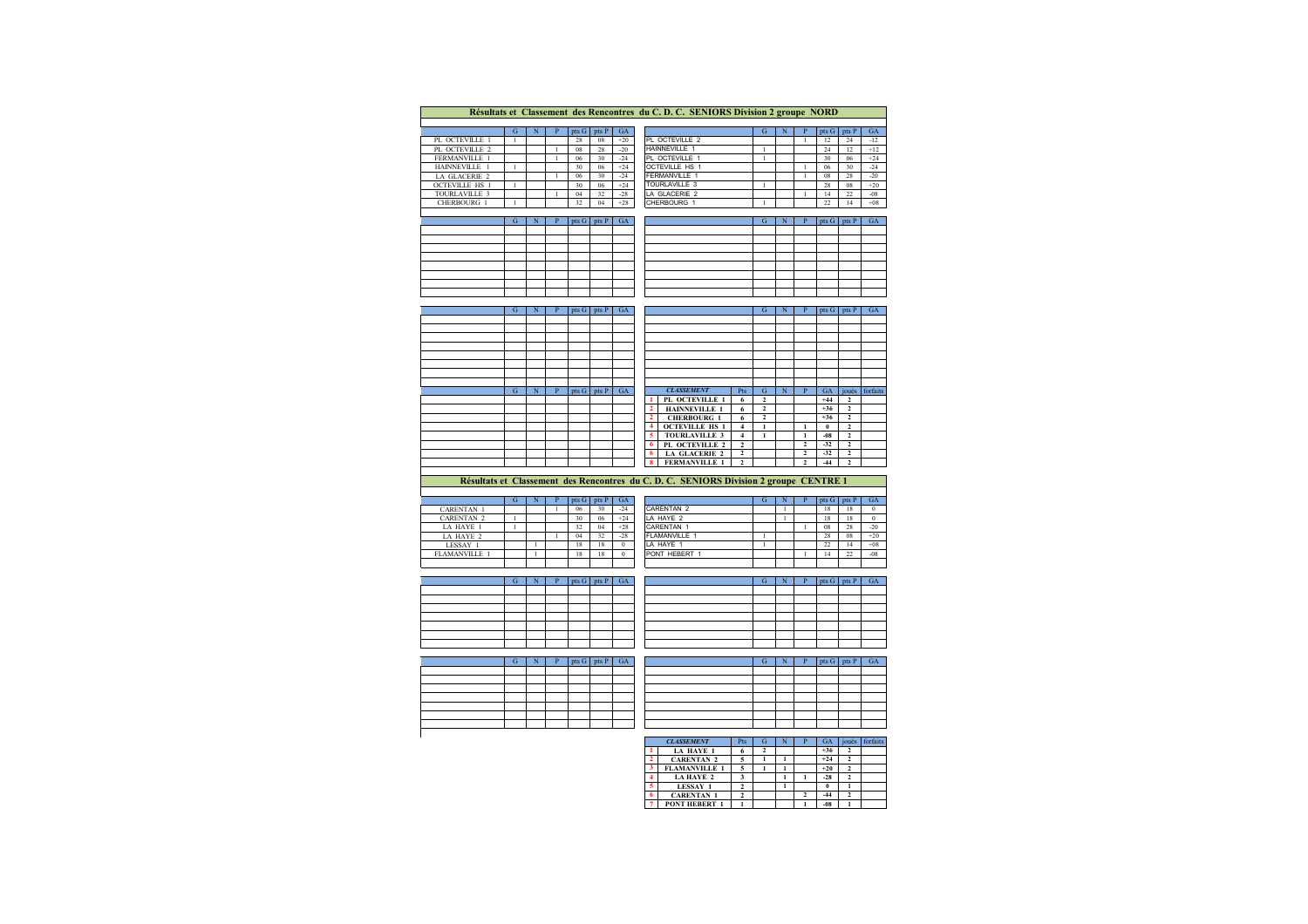|                    | Résultats et Classement des Rencontres du C. D. C. SENIORS Division 2 groupe CENTRE 2 |  |  |       |       |           |                    |   |  |  |       |       |       |  |  |
|--------------------|---------------------------------------------------------------------------------------|--|--|-------|-------|-----------|--------------------|---|--|--|-------|-------|-------|--|--|
|                    |                                                                                       |  |  |       |       |           |                    |   |  |  |       |       |       |  |  |
|                    | G                                                                                     |  |  | pts G | pts P | <b>GA</b> |                    | G |  |  | pts G | pts P | GA    |  |  |
| CONDE 1            |                                                                                       |  |  | 32    | 04    | $+28$     | CONDE <sub>2</sub> |   |  |  | 06    | 30    | $-24$ |  |  |
| CONDE 2            |                                                                                       |  |  | 04    | 32    | $-28$     | <b>TORIGNY 2</b>   |   |  |  | 30    | 06    | $+24$ |  |  |
| TORIGNY 1          |                                                                                       |  |  | 14    | 22    | $-08$     | CONDE 1            |   |  |  | 12    | 24    | $-12$ |  |  |
| TORIGNY 2          |                                                                                       |  |  | 22    | 14    | $+08$     | <b>COUTANCES 2</b> |   |  |  | 24    | 12    | $+12$ |  |  |
| <b>AGNEAUX 2</b>   |                                                                                       |  |  | 26    | 10    | $+16$     | <b>TORIGNY 1</b>   |   |  |  | 08    | 28    | $-20$ |  |  |
| <b>COUTANCES 2</b> |                                                                                       |  |  | 10    | 26    | $-16$     | RFMILLY 1          |   |  |  | 28    | 08    | $+20$ |  |  |
|                    |                                                                                       |  |  |       |       |           |                    |   |  |  |       |       |       |  |  |
|                    |                                                                                       |  |  |       |       |           |                    |   |  |  |       |       |       |  |  |

|  |  | $pts G$ pts $P$ $GA$ |  |  |
|--|--|----------------------|--|--|
|  |  |                      |  |  |
|  |  |                      |  |  |
|  |  |                      |  |  |
|  |  |                      |  |  |
|  |  |                      |  |  |
|  |  |                      |  |  |
|  |  |                      |  |  |

| N | pts G   pts P   GA |  |  | G | ю | $ $ pts G $ $ pts P $ $ | GA |
|---|--------------------|--|--|---|---|-------------------------|----|
|   |                    |  |  |   |   |                         |    |
|   |                    |  |  |   |   |                         |    |
|   |                    |  |  |   |   |                         |    |
|   |                    |  |  |   |   |                         |    |
|   |                    |  |  |   |   |                         |    |
|   |                    |  |  |   |   |                         |    |
|   |                    |  |  |   |   |                         |    |
|   |                    |  |  |   |   |                         |    |

| G. | $N$ $P$ $pts G$ $pts P$ $GA$ |  |  |  |
|----|------------------------------|--|--|--|
|    |                              |  |  |  |
|    |                              |  |  |  |
|    |                              |  |  |  |
|    |                              |  |  |  |
|    |                              |  |  |  |
|    |                              |  |  |  |
|    |                              |  |  |  |

|  | $pts G$ pts $P$ | GA | <b>CONTRACTOR</b> |  | pts G pts P | G A |
|--|-----------------|----|-------------------|--|-------------|-----|
|  |                 |    |                   |  |             |     |
|  |                 |    |                   |  |             |     |
|  |                 |    |                   |  |             |     |
|  |                 |    |                   |  |             |     |
|  |                 |    |                   |  |             |     |
|  |                 |    |                   |  |             |     |
|  |                 |    |                   |  |             |     |

| <b>CLASSEMENT</b>  | Pts |  | GА    | ioués | forfaits |
|--------------------|-----|--|-------|-------|----------|
| <b>TORIGNY 2</b>   |     |  | $+32$ |       |          |
| <b>CONDE 1</b>     |     |  | $+16$ |       |          |
| <b>COUTANCES 2</b> |     |  | $-04$ |       |          |
| <b>REMILLY 1</b>   |     |  | $+20$ |       |          |
| <b>AGNEAUX 2</b>   |     |  | $+16$ |       |          |
| <b>TORIGNY 1</b>   |     |  | $-28$ |       |          |
| <b>CONDE 2</b>     |     |  | $-52$ |       |          |

|                        | Résultats et Classement des Rencontres du C. D. C. SENIORS Division 2 groupe SUD |   |  |     |                 |           |  |                    |   |   |  |       |       |              |  |
|------------------------|----------------------------------------------------------------------------------|---|--|-----|-----------------|-----------|--|--------------------|---|---|--|-------|-------|--------------|--|
|                        |                                                                                  |   |  |     |                 |           |  |                    |   |   |  |       |       |              |  |
|                        | G                                                                                | N |  |     | $pts G$ $pts P$ | <b>GA</b> |  |                    | G | N |  | pts G | pts P | <b>GA</b>    |  |
| <b>CERENCES 1</b>      |                                                                                  |   |  | 12  | 24              | $-12$     |  | <b>CERENCES 2</b>  |   |   |  | 22    | 14    | $+08$        |  |
| <b>CERENCES 2</b>      |                                                                                  |   |  | 24  | 12              | $+12$     |  | DUCEY 1            |   |   |  | 14    | 22    | $-08$        |  |
| <b>SAINT HILAIRE 1</b> |                                                                                  |   |  | 04  | 32              | $-28$     |  | <b>CERENCES 1</b>  |   |   |  | 08    | 28    | $-20$        |  |
| DUCEY 1                |                                                                                  |   |  | 32  | 04              | $+28$     |  | <b>AVRANCHES 2</b> |   |   |  | 28    | 08    | $+20$        |  |
| VILLEBAUDON 2          |                                                                                  |   |  | 12. | 24              | $-12$     |  | SAINT HILAIRE 1    |   |   |  | 18    | 18    | $\mathbf{0}$ |  |
| <b>AVRANCHES 2</b>     |                                                                                  |   |  | 24  | 12              | $+12$     |  | VILLEDIEU 2        |   |   |  | 18    | 18    | $\bf{0}$     |  |
| VILLEDIEU 2            |                                                                                  |   |  | 18  | 18              | $\Omega$  |  | VILLEBAUDON 2      |   |   |  | 34    | 02    | $+32$        |  |
| AGON 2                 |                                                                                  |   |  | 18  | 18              |           |  | AGON 2             |   |   |  | 02    | 34    | $-32$        |  |

 $\Box$ 

|                 |  | 32    | 04    | $+28$ | <b>AVRANCHES 2</b> |   |  | 28      | 08    | $+20$        |
|-----------------|--|-------|-------|-------|--------------------|---|--|---------|-------|--------------|
| ON <sub>2</sub> |  | 12    | 24    | $-12$ | SAINT HILAIRE 1    |   |  | 18      | 18    | $\mathbf{0}$ |
| ES <sub>2</sub> |  | 24    | 12    | $+12$ | <b>VILLEDIEU 2</b> |   |  | 18      | 18    | $\bf{0}$     |
| ET D            |  | 18    | 18    |       | VILLEBAUDON 2      |   |  | 34      | 02    | $+32$        |
| ∠               |  | 18    | 18    |       | AGON 2             |   |  | 02      | 34    | $-32$        |
|                 |  |       |       |       |                    |   |  |         |       |              |
|                 |  | pts G | pts P | GA    |                    | G |  | pts $G$ | pts P | GA           |
|                 |  |       |       |       |                    |   |  |         |       |              |
|                 |  |       |       |       |                    |   |  |         |       |              |
|                 |  |       |       |       |                    |   |  |         |       |              |

|                                              |  |  |  | and the company of the company of the company of the company of the company of the company of the company of the company of the company of the company of the company of the company of the company of the company of the comp |
|----------------------------------------------|--|--|--|--------------------------------------------------------------------------------------------------------------------------------------------------------------------------------------------------------------------------------|
| the control of the control of the control of |  |  |  |                                                                                                                                                                                                                                |
|                                              |  |  |  |                                                                                                                                                                                                                                |
| the contract of the contract of the          |  |  |  | the control of the control of the                                                                                                                                                                                              |
| and the control of the control of            |  |  |  |                                                                                                                                                                                                                                |
|                                              |  |  |  |                                                                                                                                                                                                                                |
|                                              |  |  |  |                                                                                                                                                                                                                                |

| G | N | pts <sub>G</sub> | pts P | GA |  | G | N | $pts G$ pts $P$ | GA |
|---|---|------------------|-------|----|--|---|---|-----------------|----|
|   |   |                  |       |    |  |   |   |                 |    |
|   |   |                  |       |    |  |   |   |                 |    |
|   |   |                  |       |    |  |   |   |                 |    |
|   |   |                  |       |    |  |   |   |                 |    |
|   |   |                  |       |    |  |   |   |                 |    |
|   |   |                  |       |    |  |   |   |                 |    |
|   |   |                  |       |    |  |   |   |                 |    |
|   |   |                  |       |    |  |   |   |                 |    |

 $\mathbf{u}$ 

|  |  | pts G | pts P | <b>GA</b> |           | <b>CLASSEMEN</b> |
|--|--|-------|-------|-----------|-----------|------------------|
|  |  |       |       |           |           | <b>AVRANCH</b>   |
|  |  |       |       |           |           | <b>CERENCI</b>   |
|  |  |       |       |           |           | <b>DUCEY</b>     |
|  |  |       |       |           |           | <b>VILLEBAUI</b> |
|  |  |       |       |           |           | <b>VILLEDIE</b>  |
|  |  |       |       |           |           | SAINT HILA       |
|  |  |       |       |           |           | <b>AGON</b>      |
|  |  |       |       |           | $\bullet$ | <b>CERENCI</b>   |

| N | pts G pts P | GА | <b>CLASSEMENT</b>      | Pts | G | Þ | GA    | joués | forfaits |
|---|-------------|----|------------------------|-----|---|---|-------|-------|----------|
|   |             |    | <b>AVRANCHES 2</b>     | 6   | ı |   | $+32$ | 2     |          |
|   |             |    | <b>CERENCES 2</b>      | 6   | ÷ |   | $+20$ |       |          |
|   |             |    | DUCEY 1                | 4   |   |   | $+20$ | 2     |          |
|   |             |    | <b>VILLEBAUDON 2</b>   |     |   |   | $+20$ |       |          |
|   |             |    | VILLEDIEU 2            |     |   | ∸ | 0     | ٠     |          |
|   |             |    | <b>SAINT HILAIRE 1</b> | 3   |   |   | $-28$ |       |          |
|   |             |    | AGON 2                 |     |   |   | $-32$ |       |          |
|   |             |    | <b>CERENCES 1</b>      |     |   |   | $-32$ |       |          |
|   |             |    |                        |     |   |   |       |       |          |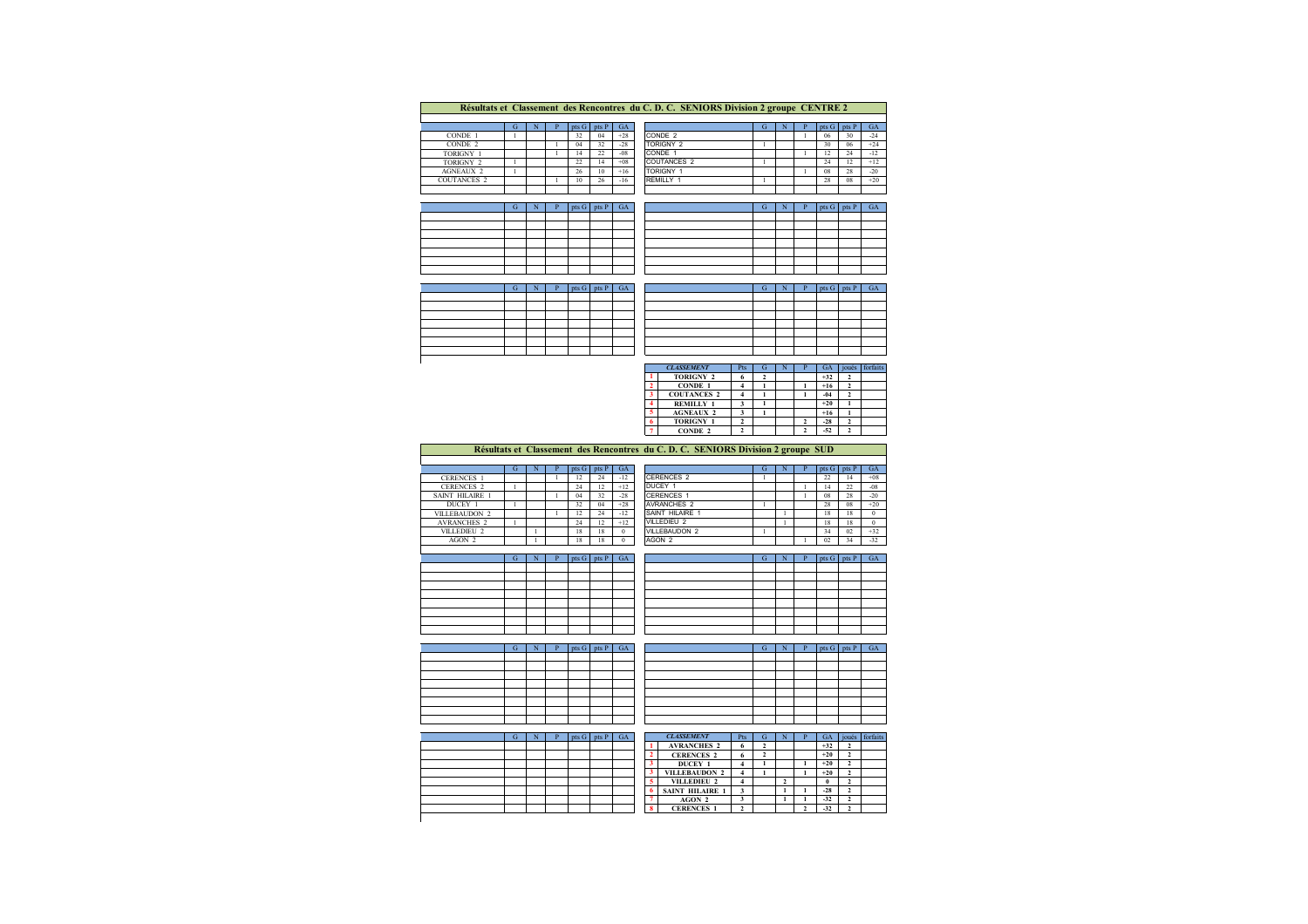## **Résultats et Classement des Rencontres du C. D. C. SENIORS FEMININES 1 ERE DIVISION**

|                      | G | N | pts G            | pts P | <b>GA</b> |               | G | N | pts <sub>G</sub> | pts P | GA    |
|----------------------|---|---|------------------|-------|-----------|---------------|---|---|------------------|-------|-------|
| <b>AGNEAUX 1</b>     |   |   | 10.5             | 7.5   | $+0.3$    | CONDE 1       |   |   | 15               | 03    | $+12$ |
| CONDE 1              |   |   | 7.5              | 10.5  | $-03$     | VILLEBAUDON 1 |   |   | 03               | 15    | $-12$ |
| TOURLAVILLE 2        |   |   | 4.5              | 13.5  | $-09$     | AGNEAUX 1     |   |   | 1.5              | 16.5  | $-15$ |
| <b>VILLEBAUDON 1</b> |   |   | 13.5             | 4.5   | $+09$     | LA GLACERIE 1 |   |   | 16.5             | 1.5   | $+15$ |
| LA GLACERIE 1        |   |   | 4.5              | 13.5  | $-09$     | TOURLAVILLE 2 |   |   | 15               | 03    | $+12$ |
| <b>FLAMANVILLE 1</b> |   |   | 13.5             | 4.5   | $+09$     | FLAMANVILLE * |   |   | 03               | 15    | $-12$ |
|                      |   |   |                  |       |           |               |   |   |                  |       |       |
|                      | G |   | pts <sub>G</sub> | pts P | <b>GA</b> |               | G | N | pts <sub>G</sub> | pts P | GA    |
|                      |   |   |                  |       |           |               |   |   |                  |       |       |
|                      |   |   |                  |       |           |               |   |   |                  |       |       |

|  | P | $pts G$ pts $P$ GA |  |  |
|--|---|--------------------|--|--|
|  |   |                    |  |  |
|  |   |                    |  |  |
|  |   |                    |  |  |
|  |   |                    |  |  |
|  |   |                    |  |  |
|  |   |                    |  |  |

|  | pts G | <b>nts</b> | GА | <b>CLASSEMENT</b>    | Pts | G |  | GA     | joués | forfaits |
|--|-------|------------|----|----------------------|-----|---|--|--------|-------|----------|
|  |       |            |    | <b>CONDE 1</b>       |     |   |  | $+09$  |       |          |
|  |       |            |    | <b>LA GLACERIE 1</b> |     |   |  | $+06$  |       |          |
|  |       |            |    | <b>TOURLAVILLE 2</b> |     |   |  | $+0.3$ |       |          |
|  |       |            |    | <b>VILLEBAUDON</b>   |     |   |  | $-0.3$ |       |          |
|  |       |            |    | <b>FLAMANVILLE 1</b> |     |   |  | $-03$  |       |          |
|  |       |            |    | <b>AGNEAUX 1</b>     |     |   |  | $-12$  |       |          |
|  |       |            |    |                      |     |   |  |        |       |          |

## **Résultats et Classement des Rencontres du C. D. C. FEMININES Division 2 groupe NORD**

|                       | N | $pts G$   $pts P$ |      | <b>GA</b> |                          | Ğ | N | $p$ ts G | pts P | <b>GA</b> |
|-----------------------|---|-------------------|------|-----------|--------------------------|---|---|----------|-------|-----------|
| FLAMANVILLE 2         |   | 7.5               | 10.5 | $-03$     | FLAMANVILLE 3            |   |   | 15       | 03    | $+9$      |
| FLAMANVILLE 3         |   | 10.5              | 7.5  | $+03$     | LA HAYE 1                |   |   | 03       | 15    | $-09$     |
| <b>OCTEVILLE HS 1</b> |   | 06                | 12   | $-06$     | FLAMANVILLE <sub>2</sub> |   |   | 13.5     | 4.5   | $+09$     |
| LA HAYE 1             |   | 12                | 06   | $+06$     | PONT HEBERT 1            |   |   | 4.5      | 13.5  | $-09$     |
| PL OCTEVILLE 1        |   | 09                | 09   | $\Omega$  | <b>OCTEVILLE HS 1</b>    |   |   | 1.5      | 16.5  | $-15$     |
| PONT HEBERT 1         |   | 09                | 09   |           | SAINT LO 1               |   |   | 16.5     | 1.5   | $+15$     |
|                       |   |                   |      |           |                          |   |   |          |       |           |
|                       |   |                   |      |           |                          |   |   |          |       |           |

|   |  | <b>U<sub>2</sub></b> | U.  |    | JULIEVILLE NO I |  | 1.5       | 10.2 | $-12$ |
|---|--|----------------------|-----|----|-----------------|--|-----------|------|-------|
|   |  | 09                   | 09  |    | SAINT LO 1      |  | 16.5      | 1.5  | $+15$ |
|   |  |                      |     |    |                 |  |           |      |       |
|   |  |                      |     |    |                 |  |           |      |       |
| σ |  | pts <sub>G</sub>     | pts | GA |                 |  | pts<br>-G |      | GA    |
|   |  |                      |     |    |                 |  |           |      |       |
|   |  |                      |     |    |                 |  |           |      |       |
|   |  |                      |     |    |                 |  |           |      |       |
|   |  |                      |     |    |                 |  |           |      |       |

| - 1 | N | $pts G$ pts $P$ $GA$ |  |
|-----|---|----------------------|--|
|     |   |                      |  |
|     |   |                      |  |
|     |   |                      |  |
|     |   |                      |  |
|     |   |                      |  |
|     |   |                      |  |
|     |   |                      |  |

|   | <b>CLASSEMENT</b>     | Pts | œ |  | <b>GA</b> | ioués | forfaits |
|---|-----------------------|-----|---|--|-----------|-------|----------|
|   | <b>FLAMANVILLE 3</b>  |     |   |  | $+12$     |       |          |
|   | <b>FLAMANVILLE 2</b>  |     |   |  | $+06$     |       |          |
| 3 | LA HAYE 1             |     |   |  | $-03$     |       |          |
|   | SAINT LO <sub>1</sub> |     |   |  | $+15$     |       |          |
| 5 | <b>PONT HEBERT</b>    |     |   |  | $-09$     |       |          |
| 6 | PL OCTEVILLE 1        |     |   |  | $\theta$  |       |          |
|   | <b>OCTEVILLE HS 1</b> |     |   |  | $-21$     |       |          |